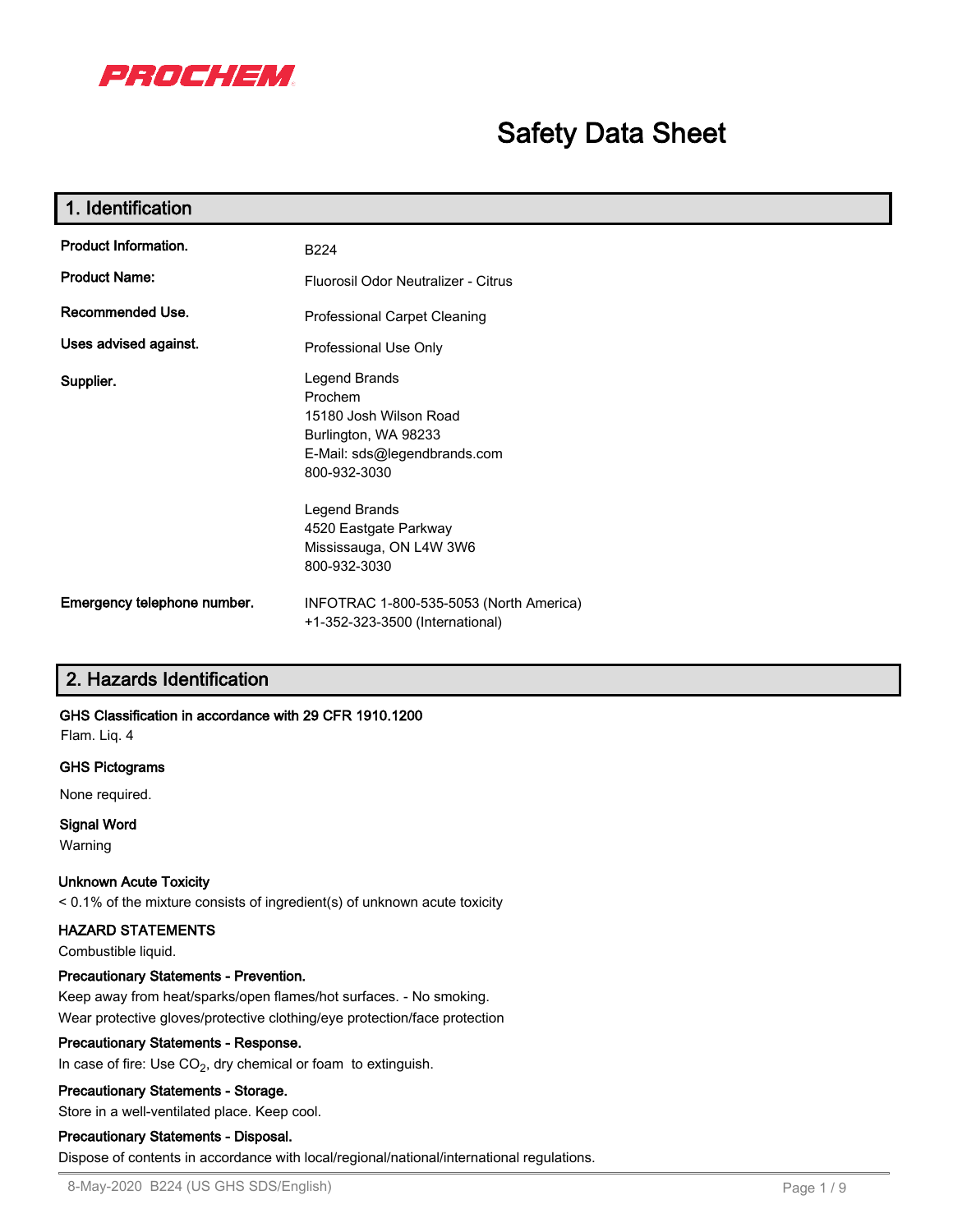# **3. Composition/Information on Ingredients**

| <b>Chemical Name</b>                         | CAS-No.        | <u>Wt. %</u> |
|----------------------------------------------|----------------|--------------|
| Dipropylene glycol monomethyl ether          | 34590-94-8     | $2.5 - 10$   |
| Ethoxylated alcohols, C9-C11                 | 68439-46-3     | $1.0 - 2.5$  |
| Isopropyl alcohol                            | 67-63-0        | $1.0 - 2.5$  |
| SODIUM LAURYL SULFATE                        | $151 - 21 - 3$ | $0.1 - 1.0$  |
| TERPENES AND TERPENOIDS. SWEET<br>ORANGE-OIL | 68647-72-3     | $0.1 - 1.0$  |

The exact percentage (concentration) of composition has been withheld as a trade secret.

# **4. First-aid Measures**

#### **Description of first-aid measures.**

#### **General advice.**

Call a physician if irritation develops or persists. Show this safety data sheet to the doctor in attendance.

When symptoms persist or in all cases of doubt seek medical advice.

#### **Inhalation.**

Move to fresh air. If symptoms persist, call a physician. If not breathing, give artificial respiration.

#### **Skin contact.**

If skin irritation persists, call a physician. Wash off immediately with soap and plenty of water. Remove all contaminated clothes and shoes.

#### **Eye contact.**

Rinse thoroughly with plenty of water for at least 15 minutes and consult a physician. Call a physician if irritation develops or persists. Remove contact lenses, if present.

#### **Ingestion.**

Do NOT induce vomiting. Never give anything by mouth to an unconscious person. Call a physician immediately. Gently wipe or rinse the inside of the mouth with water.

#### **Symptoms.**

See Section 2.2, Label Elements and/or Section 11, Toxicological effects.

#### **Notes to physician.**

Treat symptomatically.

#### **5. Fire-fighting Measures**

#### **Extinguishing media.**

#### **Suitable extinguishing media.**

Water spray. Foam. Dry powder. Dry chemical. Alcohol-resistant foam. Use extinguishing measures that are appropriate to local circumstances and the surrounding environment.  $\,$  Carbon dioxide (CO $_2$ ).

#### **Extinguishing media which shall not be used for safety reasons.**

High volume water jet.

#### **Special hazards arising from the substance or mixture.**

Flash back possible over considerable distance. Hazardous decomposition products formed under fire conditions.

#### **Advice for firefighters.**

As in any fire, wear self-contained breathing apparatus pressure-demand, MSHA/NIOSH (approved or equivalent) and full protective gear.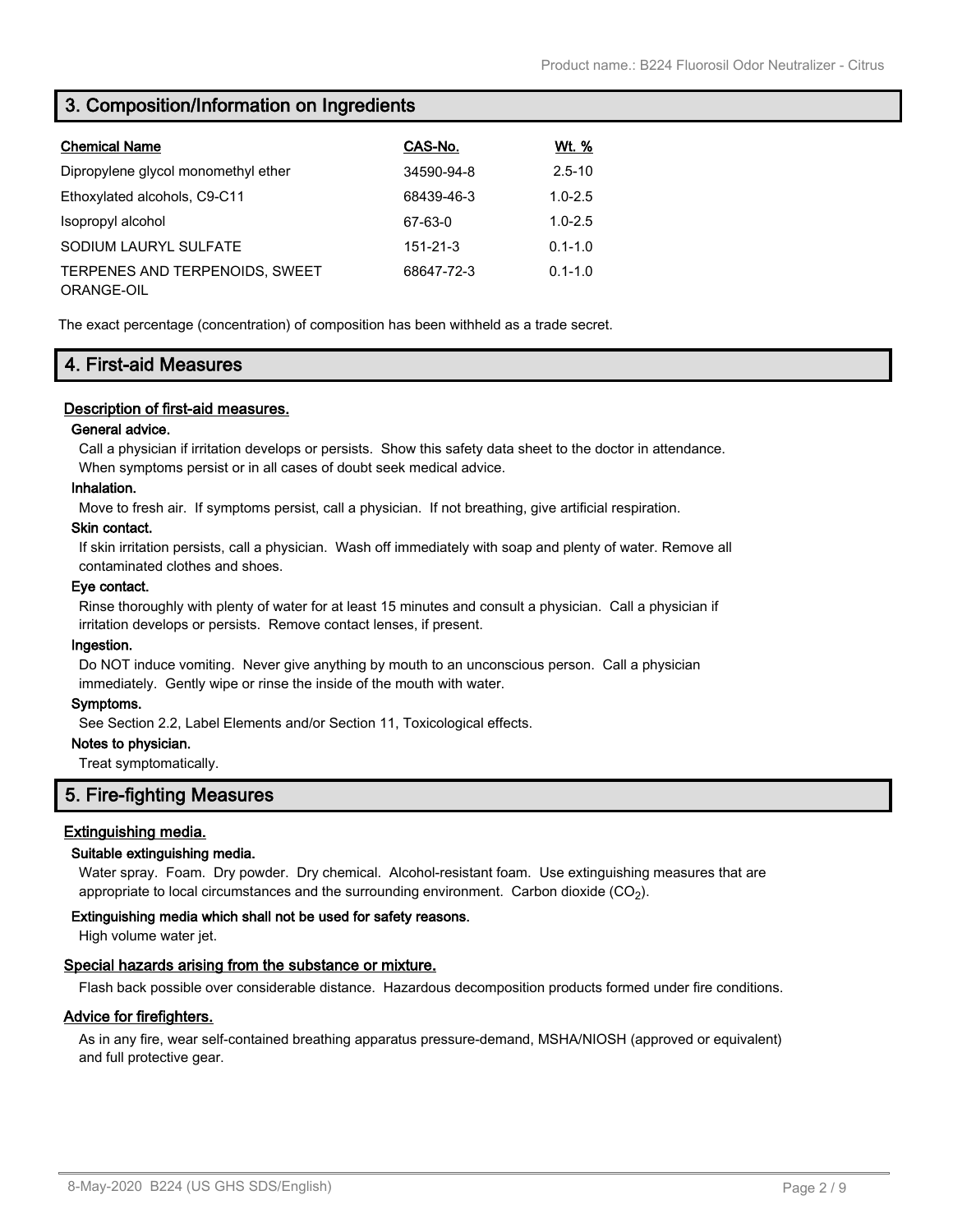# **6. Accidental Release Measures**

#### **Personal precautions, protective equipment and emergency procedures.**

#### **Personal precautions.**

Avoid contact with skin, eyes and clothing. Ensure adequate ventilation, especially in confined areas. Do not breathe vapors or spray mist.

#### **Advice for emergency responders.**

Remove all sources of ignition. Use personal protection recommended in Section 8.

#### **Environmental precautions.**

Prevent further leakage or spillage if safe to do so. Do not allow material to contaminate ground water system. Prevent product from entering drains. See Section 12 for additional Ecological information.

#### **Methods and materials for containment and cleaning up.**

#### **Methods for Containment.**

Prevent further leakage or spillage if safe to do so. Pick up and transfer to properly labeled containers. Use personal protective equipment. Remove all sources of ignition.

#### **Methods for cleaning up.**

Use personal protective equipment as required.

#### **Reference to other sections.**

See section 8 for more information.

#### **7. Handling and Storage**

#### **Conditions for safe storage, including any incompatibilities.**

#### **Advice on safe handling.**

Handle in accordance with good industrial hygiene and safety practice. Keep away from sources of ignition - No smoking.

#### **Hygiene measures.**

See section 7 for more information.

#### **Storage Conditions.**

Keep containers tightly closed in a cool, well-ventilated place. Store in original container.

# **8. Exposure Controls/Personal Protection**

| <b>Ingredients with Occupational Exposure Limits</b> |                      |                       |                     |                         |
|------------------------------------------------------|----------------------|-----------------------|---------------------|-------------------------|
| <b>Chemical Name</b>                                 | <b>ACGIH TLV-TWA</b> | <b>ACGIH-TLV STEL</b> | <b>OSHA PEL-TWA</b> | <b>OSHA PEL-CEILING</b> |
| Dipropylene glycol monomethyl ether                  | $100$ ppm            | $150$ ppm             | $100$ ppm           | N.E.                    |
| Isopropyl alcohol                                    | $200$ ppm            | $400$ ppm             | $400$ ppm           | N.E.                    |

**TLV = Threshold Limit Value TWA = Time Weighted Average PEL = Permissible Exposure Limit STEL = Short-Term Exposure Limit N.E. = Not Established**

#### **Engineering Measures.**

Showers, eyewash stations, and ventilation systems.

#### **Personal protective equipment.**

#### **Eye/Face Protection.**

Safety glasses with side-shields.

#### **Skin and body protection.**

Wear suitable protective clothing.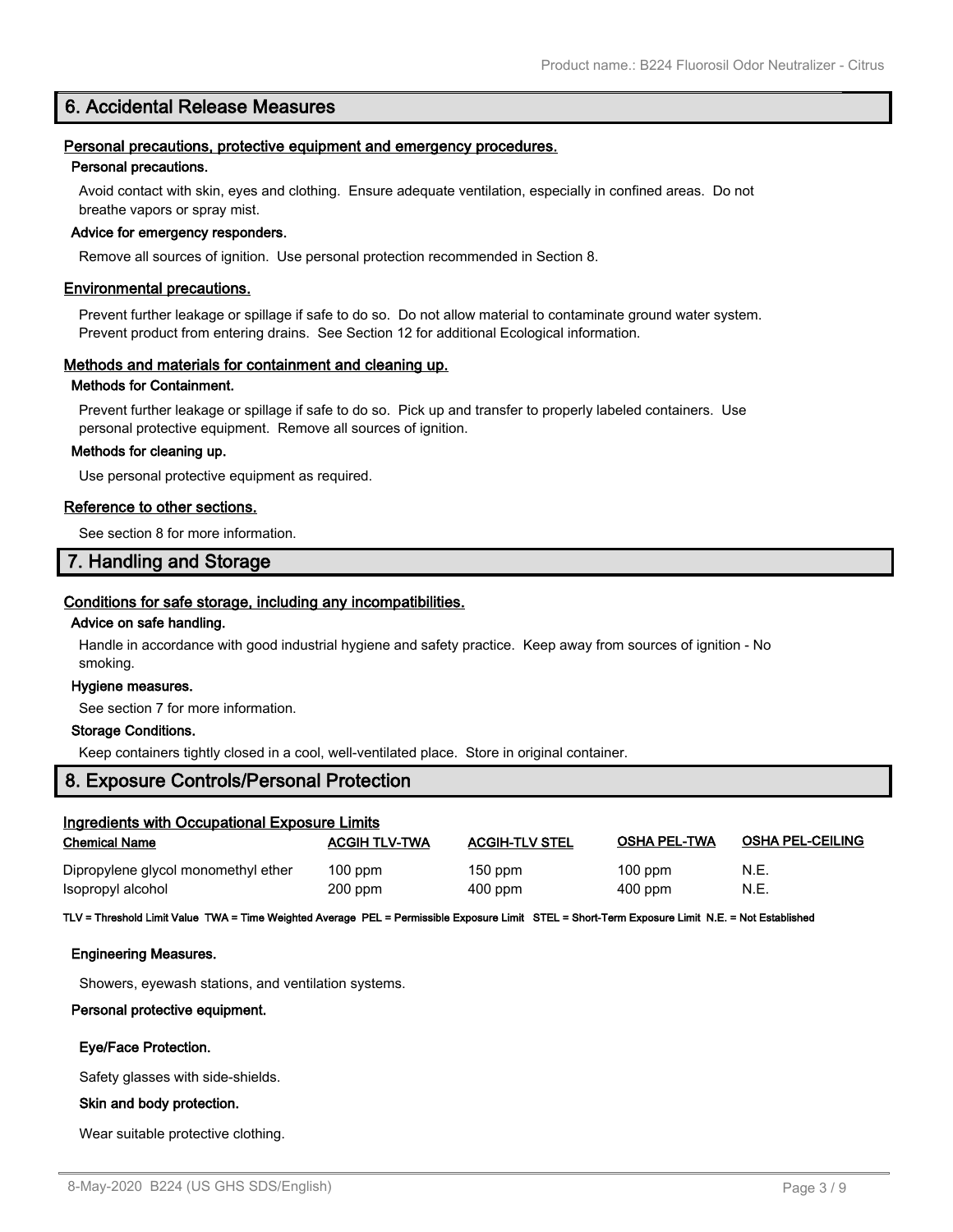#### **Respiratory protection.**

In case of insufficient ventilation wear suitable respiratory equipment.

# **9. Physical and chemical properties.**

#### **Information on basic physical and chemical properties.**

| <b>Physical state</b>                     | Liquid                   |
|-------------------------------------------|--------------------------|
| Appearance                                | Clear                    |
| Color                                     | Blue                     |
| Odor                                      | Citrus                   |
| <b>Odor Threshold</b>                     | No Information           |
| рH                                        | 6.9                      |
| Melting/freezing point., °C (°F)          | No Information           |
| Flash Point., °C (°F)                     | 61 (141.80)              |
| Boiling point/boiling range., °C (°F)     | 83 - 324 (181.4 - 615.2) |
| <b>Evaporation rate</b>                   | No Information           |
| Explosive properties.                     | No Information           |
| Vapor pressure.                           | No Information           |
| Vapor density.                            | No Information           |
| Specific Gravity. (g/cm <sup>3</sup> )    | 1.000                    |
| Water solubility.                         | Soluble                  |
| Partition coefficient.                    | No Information           |
| Autoignition temperature., °C             | No Information           |
| Decomposition Temperature °C.             | No Information           |
| Viscosity, kinematic.                     | No Information           |
| Other information.                        |                          |
| Volatile organic compounds (VOC) content. | $0.07\%$ at 2 oz/gal.    |
| Density, Ib/gal                           | No Information           |

# **10. Stability and Reactivity**

#### **Reactivity.**

Stable under normal conditions.

#### **Chemical stability.**

Stable under recommended storage conditions.

#### **Possibility of hazardous reactions.**

None known based on information supplied.

#### **Conditions to Avoid.**

Strong oxidizing agents.

#### **Incompatible Materials.**

None known based on information supplied.

#### **Hazardous Decomposition Products.**

Carbon dioxide (CO<sub>2</sub>), carbon monoxide (CO), oxides of nitrogen (NO<sub>x</sub>), dense black smoke.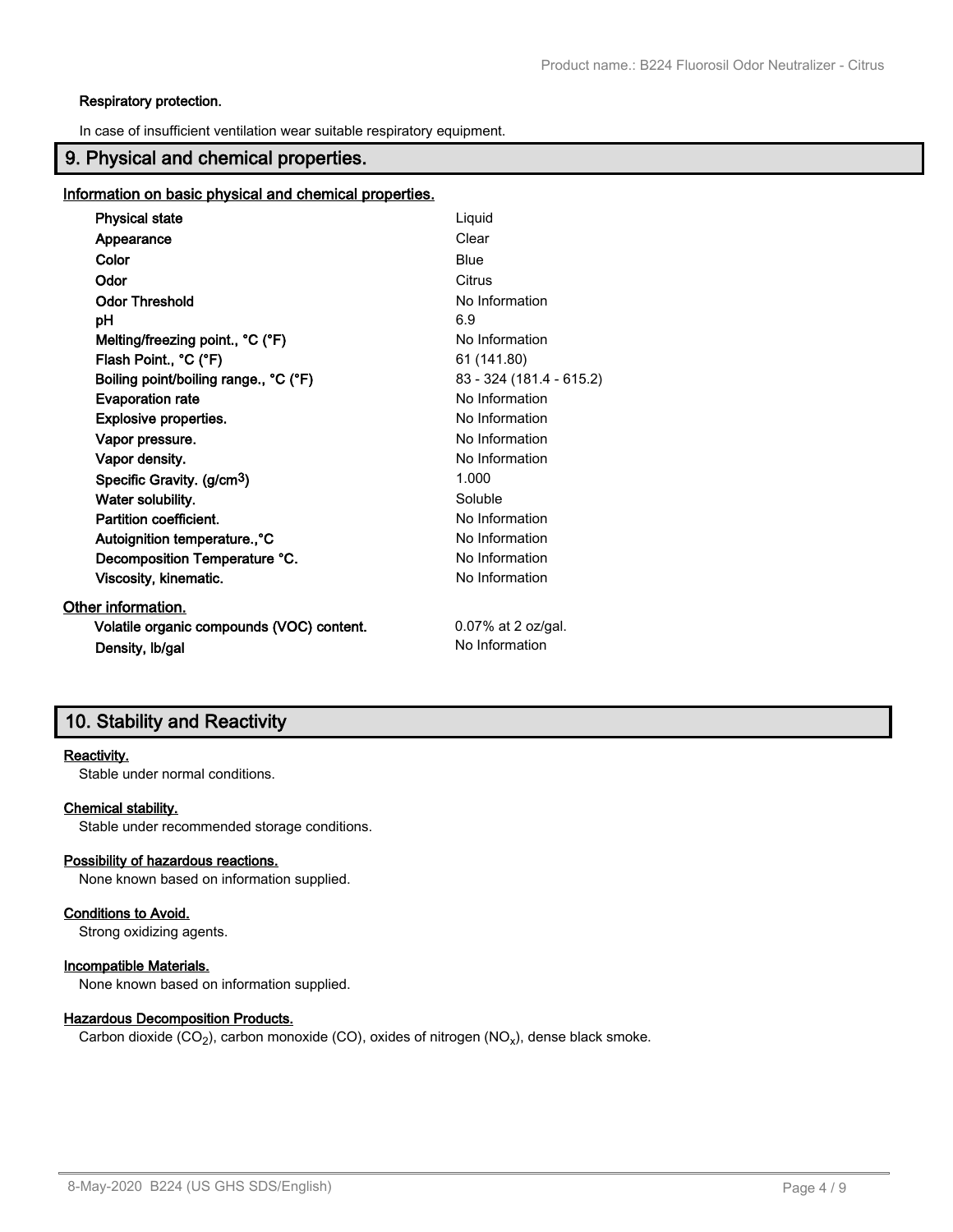# **11. Toxicological Information**

#### **Information on toxicological effects.**

#### **Acute toxicity.**

**Product Information**

No Information

### **Component Information.**

| CAS-No.                                      | <b>Chemical Name</b>                         | LD50 Oral        | LD50 Dermal               | <b>LC50 Inhalation</b>                 |
|----------------------------------------------|----------------------------------------------|------------------|---------------------------|----------------------------------------|
| 34590-94-8                                   | Dipropylene glycol monomethyl ether          | 5400 uL/kg       | 9500 mg/kg<br>Rabbit      | N.I.                                   |
| 67-63-0                                      | Isopropyl alcohol                            | 5840 mg/kg (Rat) | 13,900 mg/kg (<br>Rabbit) | N.I.                                   |
| $151 - 21 - 3$                               | SODIUM LAURYL SULFATE                        | 1288 mg/kg Rat   |                           | 200 mg/kg Rabbit > 3.9 mg/L Rat (Dust) |
| 68647-72-3                                   | TERPENES AND TERPENOIDS, SWEET<br>ORANGE-OIL | 4400 mg/kg (Rat) | $>5$ g/kg (Rabbit) N.I.   |                                        |
| $N.I. = No Information$                      |                                              |                  |                           |                                        |
| Skin corrosion/irritation.<br>SKIN IRRITANT. |                                              |                  |                           |                                        |
| Eye damage/irritation.<br>No Information     |                                              |                  |                           |                                        |
| No Information                               | Respiratory or skin sensitization.           |                  |                           |                                        |
| Ingestion.<br>No Information                 |                                              |                  |                           |                                        |

#### **Germ cell mutagenicity.**

No Information

#### **Carcinogenicity.**

No Information

#### **Reproductive toxicity.**

No Information

#### **Specific target organ systemic toxicity (single exposure).**

No Information

#### **Specific target organ systemic toxicity (repeated exposure).**

No Information

# **Aspiration hazard.**

No Information

#### **Primary Route(s) of Entry**

No Information

# **12. Ecological Information**

#### **Toxicity.**

2.12% of the mixture consists of ingredient(s) of unknown aquatic toxicity

#### **Ecotoxicity effects.**

| <b>Chemical Name</b>                                 | <b>Toxicity to algae</b>                                                                            | <b>Toxicity to fish</b>                                                                                                                     | Toxicity to daphnia and other<br>aquatic invertebrates |
|------------------------------------------------------|-----------------------------------------------------------------------------------------------------|---------------------------------------------------------------------------------------------------------------------------------------------|--------------------------------------------------------|
| Dipropylene glycol monomethyl<br>ether<br>34590-94-8 |                                                                                                     | LC50 96 h Pimephales promelas<br>>10000 mg/L                                                                                                | LC50 48 h Daphnia magna 1919<br>mq/L                   |
| Isopropyl alcohol<br>67-63-0                         | EC50 96 h Desmodesmus<br>subspicatus >1000 mg/L, EC50<br>72 h Desmodesmus subspicatus<br>>1000 mg/L | LC50 96 h Pimephales promelas<br>9640 mg/L, LC50 96 h<br>Pimephales promelas 11130 mg/<br>L, LC50 96 h Lepomis<br>macrochirus >1400000 µg/L | EC50 48 h Daphnia magna<br>13299 mg/L                  |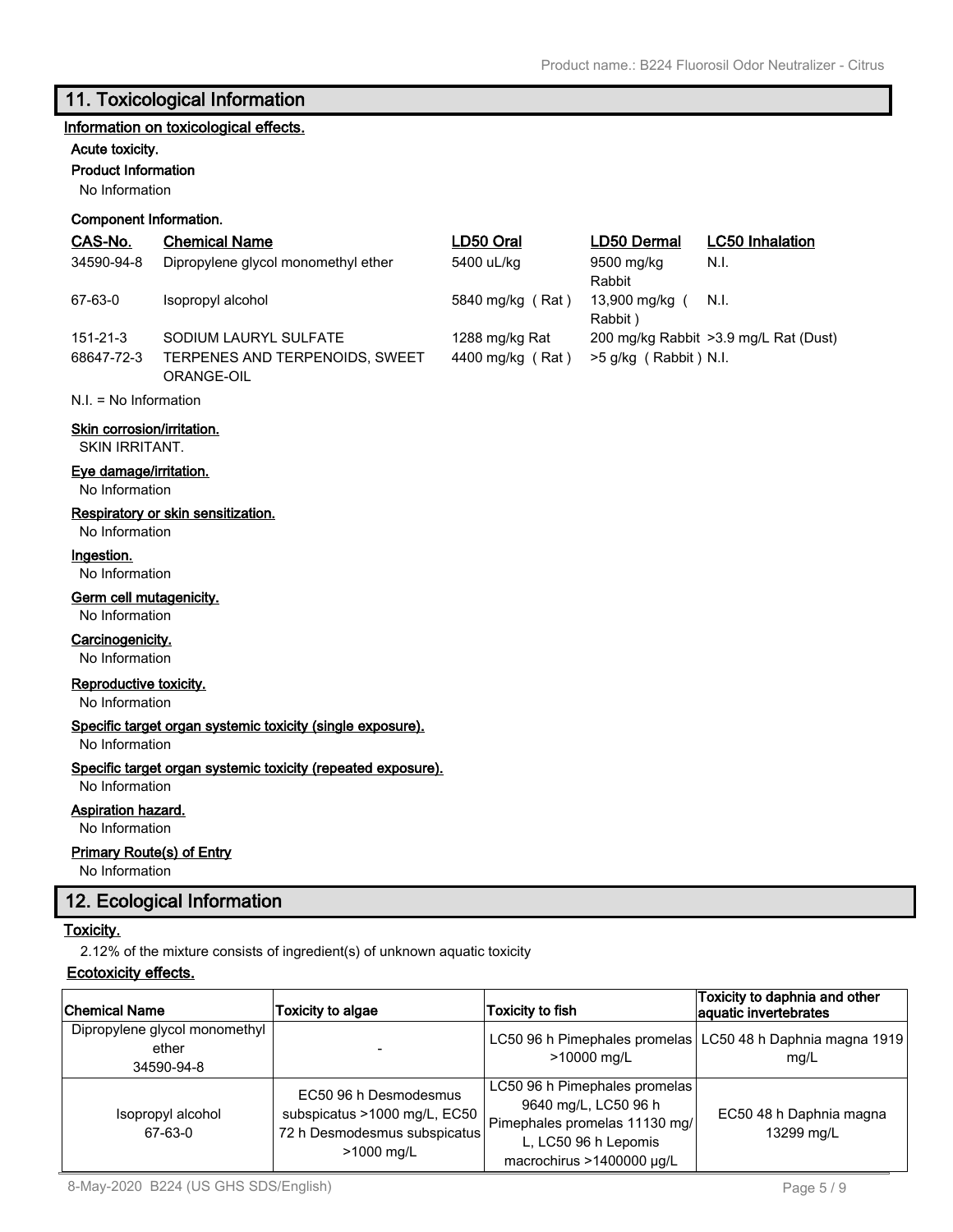|                       |                                 | LC50 96 h Pimephales promelas    |                             |
|-----------------------|---------------------------------|----------------------------------|-----------------------------|
|                       |                                 | 15 - 18.9 mg/L, LC50 96 h        |                             |
|                       |                                 | Pimephales promelas 8 - 12.5     |                             |
|                       |                                 | mg/L, LC50 96 h Pimephales       |                             |
|                       | EC50 72 h Desmodesmus           | promelas 22.1 - 22.8 mg/L, LC50  |                             |
|                       | subspicatus 53 mg/L, EC50 96 h  | 96 h Oncorhynchus mykiss 4.3 -   |                             |
|                       | Desmodesmus subspicatus 30 -    | 8.5 mg/L, LC50 96 h              |                             |
| SODIUM LAURYL SULFATE | 100 mg/L, EC50 96 h             | Oncorhynchus mykiss 4.62 mg/L,   | EC50 48 h Daphnia magna 1.8 |
| $151 - 21 - 3$        | Pseudokirchneriella subcapitata | LC50 96 h Oncorhynchus mykiss    | mg/L                        |
|                       | 117 mg/L, EC50 96 h             | 4.2 mg/L, LC50 96 h Brachydanio  |                             |
|                       | Pseudokirchneriella subcapitata | rerio 7.97 mg/L, LC50 96 h       |                             |
|                       | $3.59 - 15.6$ mg/L              | Brachydanio rerio 9.9 - 20.1 mg/ |                             |
|                       |                                 | L, LC50 96 h Lepomis             |                             |
|                       |                                 | macrochirus 4.06 - 5.75 mg/L,    |                             |
|                       |                                 | LC50 96 h Lepomis macrochirus    |                             |
|                       |                                 | $4.2 - 4.8$ mg                   |                             |
|                       |                                 |                                  |                             |

### **Persistence and degradability.**

No data are available on the product itself.

#### **Bioaccumulative potential.**

Discharge into the environment must be avoided.

| CAS-No.        | <b>Chemical Name</b>                | log POW |
|----------------|-------------------------------------|---------|
| 34590-94-8     | Dipropylene glycol monomethyl ether | -0.064  |
| 67-63-0        | Isopropyl alcohol                   | 0.05    |
| $151 - 21 - 3$ | SODIUM LAURYL SULFATE               | 1.6     |

#### **Mobility in soil.**

No information

# **Other adverse effects.**

No information

# **13. Disposal Considerations**

#### **Waste Disposal Guidance.**

Disposal should be in accordance with applicable regional, national and local laws and regulations.

# **14. Transport Information**

#### **DOT**

| <b>Hazard Class:</b>  | Not regulated |
|-----------------------|---------------|
| IMDG<br>Hazard Class: | Not regulated |
| IATA                  | Not regulated |
|                       |               |

# **15. Regulatory Information**

# **International Inventories:**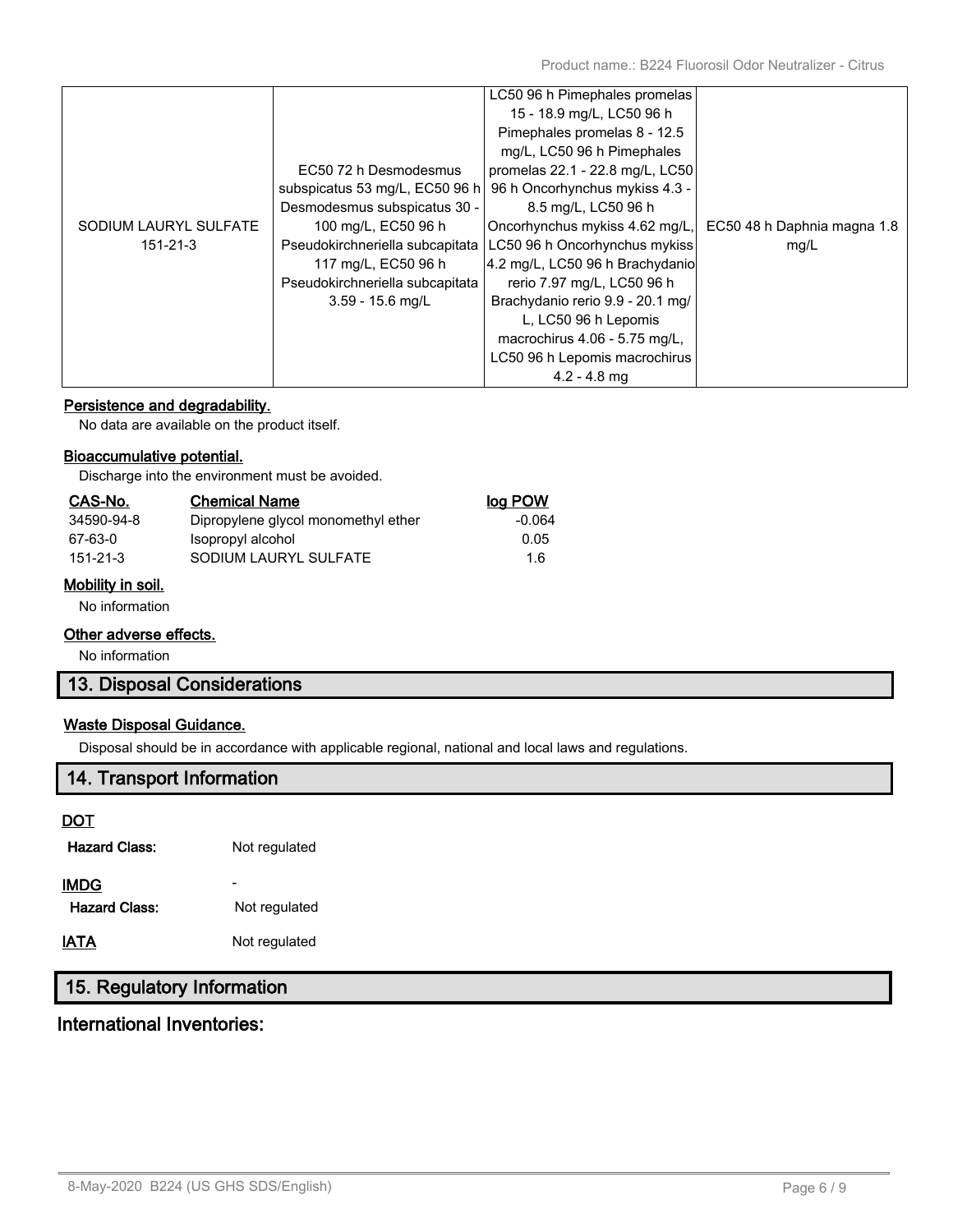| TSCA                 | Complies                                                                                          |
|----------------------|---------------------------------------------------------------------------------------------------|
| DSL                  | Complies                                                                                          |
| <b>DSL/NDSL</b>      | Complies                                                                                          |
| <b>EINECS/ELINCS</b> |                                                                                                   |
| <b>ENCS</b>          |                                                                                                   |
| <b>IECSC</b>         | Complies                                                                                          |
| <b>KECI</b>          |                                                                                                   |
| <b>PICCS</b>         |                                                                                                   |
| <b>AICS</b>          | Complies                                                                                          |
| <b>NZIOC</b>         |                                                                                                   |
| TCSI                 |                                                                                                   |
| <b>TSCA</b>          | United States Toxic Substances Control Act Section 8(b) Inventory.                                |
| <b>DSL</b>           | Canadian Domestic Substances List.                                                                |
| <b>DSL/NDSL</b>      | Canadian Domestic Substances List/Canadian Non-Domestic Substances List                           |
| <b>EINECS/ELINCS</b> | European Inventory of Existing Chemical Substances/European List of Notified Chemical Substances. |
| <b>ENCS</b>          | Japan Existing and New Chemical Substances.                                                       |
| <b>IECSC</b>         | China Inventory of Existing Chemical Substances.                                                  |
| <b>KECL</b>          | Korean Existing and Evaluated Chemical Substances.                                                |
| <b>PICCS</b>         | Philippines Inventory of Chemicals and Chemical Substances.                                       |
| <b>AICS</b>          | Australian Inventory of Chemical Substances.                                                      |
| <b>NZIoC</b>         | New Zealand Inventory of Chemicals.                                                               |
| <b>TCSI</b>          | <b>Taiwan Chemical Substance Inventory</b>                                                        |

# **U.S. Federal Regulations:**

### **SARA SECTION 313:**

This product contains the following substances subject to the reporting requirements of Section 313 of Title III of the Superfund Amendment and Reauthorization Act of 1986 and 40 CFR part 372: .

| <b>Chemical Name</b> | CAS-No. | <b>Weight Percent</b> |
|----------------------|---------|-----------------------|
| Isopropyl alcohol    | 67-63-0 | $1.0 - 2.5$           |

#### **TOXIC SUBSTANCES CONTROL ACT 12(b):**

This product contains the following chemical substances subject to the reporting requirements of TSCA 12(B) if exported from the United States:.

This product does not contain any chemicals that are subject to the reporting requirements of TSCA 12(b).

### **CALIFORNIA PROPOSITION 65 CARCINOGENS**

# WARNING

Warning: The following ingredients present in the product are known to the state of California to cause Cancer:.

| <b>Chemical Name</b> | <b>CAS-N</b>  |
|----------------------|---------------|
| Ethylene oxide       | $75 - 21 - 8$ |

# **CALIFORNIA PROPOSITION 65 REPRODUCTIVE TOXINS**

# WARNING

Warning: The following ingredients present in the product are known to the state of California to cause birth defects, or other reproductive hazards.

#### **Chemical Name CAS-No.**

Ethylene oxide 75-21-8

**Chemical Name CAS-No.**